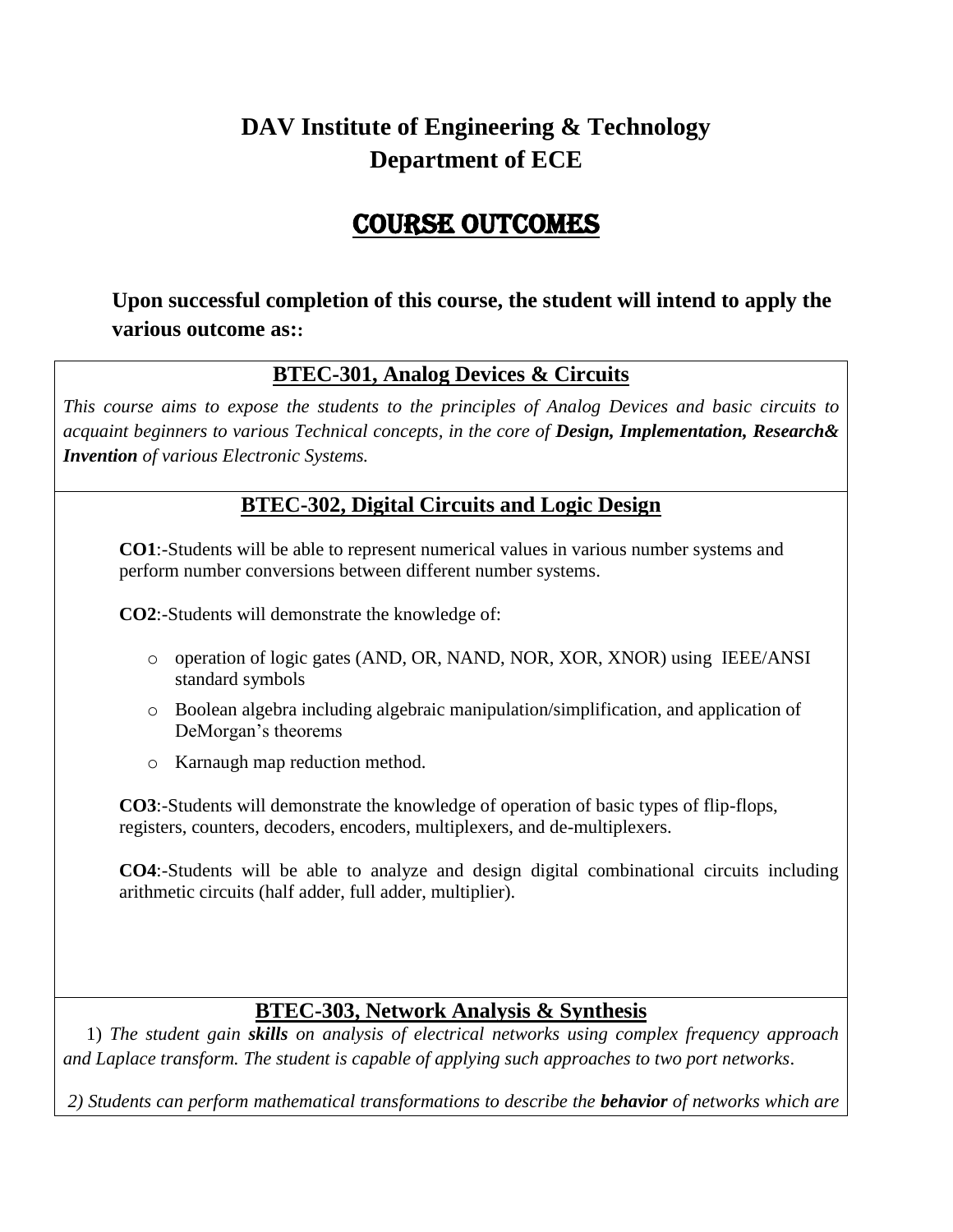*represented using differential equations.*

3) *Students are able to perform reduction of the circuit; they develop an ability to choose an appropriate analytical method.*

### **BTCS-305, Object Oriented Programming using C++**

- *1) Gain knowledge on basics of object oriented programming.*
- 2) *Understand template, file handling, exception handling concepts*.

## **BTEC-401, Analog Communication Systems**

- *1) To develop the concept of analog communication System.*
- *2) To understand different types of noise and predict its effect on various analog communication systems*
- *3) To design the major building blocks of communication system*

## **BTEE-402, Linear Control Systems**

- *1) Apply systems theory to complex real world problems in order to obtain models that are expressed using differential equations, transfer functions*
- *2) Predict system behavior based on the mathematical model of that system where the model may be expressed in time or frequency domain*
- *3) Analyze the behavior of closed loop systems using tools such as root locus, Routh Hurwitz, Bode and Nyquist criteria.*

## **BTEC-402, Signals & Systems**

- 1) **Classify** signals and systems and perform operations like folding, shifting, scaling etc. on them.
- 2) **Apply** Fourier series and Fourier transform to represent continuous and discrete time signals.
- 3) **Solve** and apply DTFT and Z transform to analyze linear time invariant discrete time system:
- 4) **Explain** the behavior of random signals in terms of probability functions

### **BTEC-403, Electromagnetics & Antenna**

 1) **Recognize** the need of electromagnetic wave theory including the Maxwell equations in different form, Waveguides and Transmission Lines analogy with waveguide. .

 2) **Explain** the various type of antennas and application in the field of communication engineering.

 3) **Aware** of different wave propagation including free space equation, Surface and Space wave propagation and ionosphere propagation

## **BTEC-404, Electronics Measurement & Instrumentation**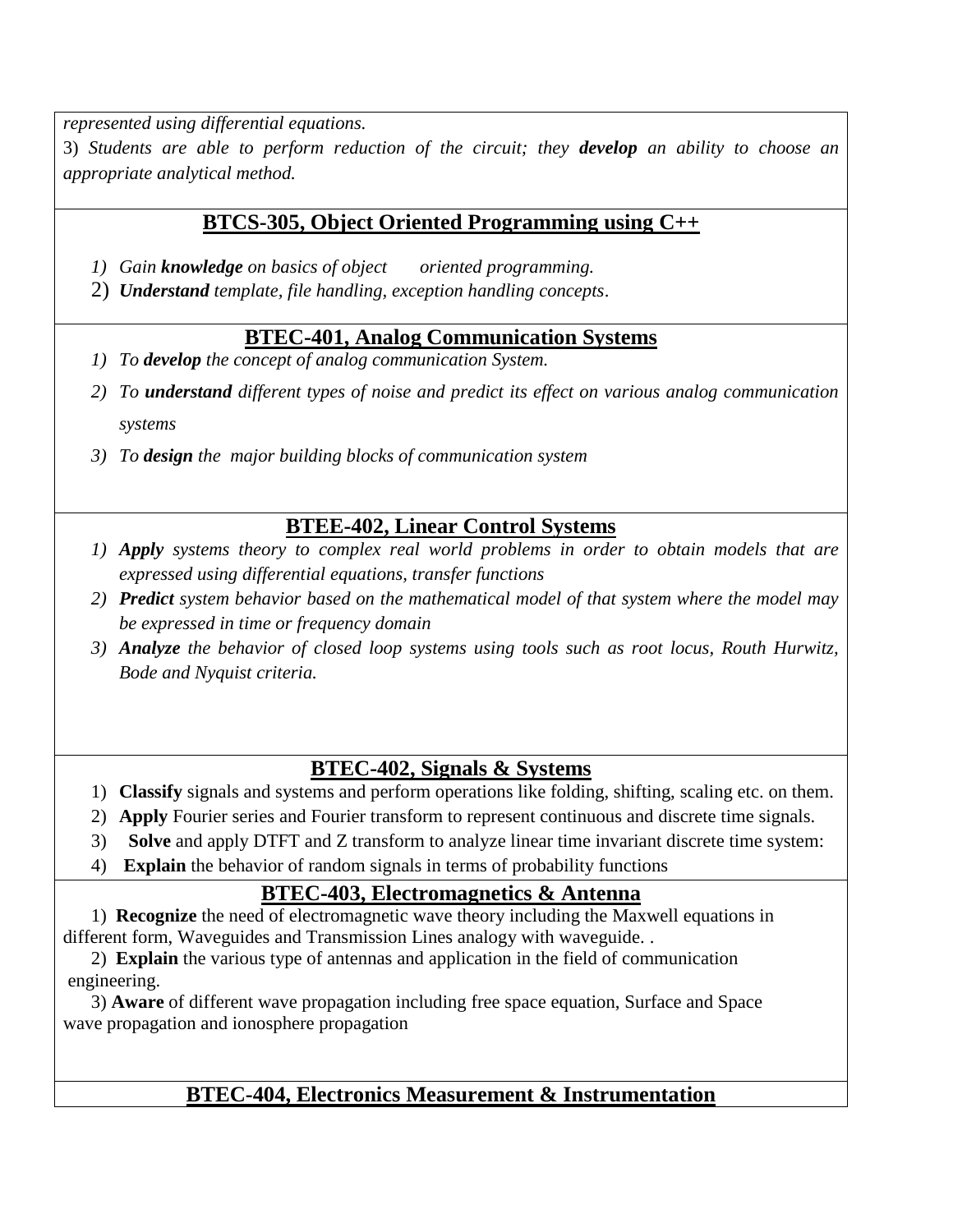- *1) Identify electronics/ electrical instruments, their use, peculiar errors associated with the instruments and how to minimize such errors*.
- *2) Explain the industrial and laboratory applications of such instruments.*
- *3) Understand the basic design techniques of electronic equipments.*

## **BTEC-405, Pulse Wave Shaping &Swtching**

- *1) The students will be able to know the applications of clipping and clamping circuits in communication.*
- *2) The students will be able to designmultivibrators for various purposes.*
- *3) The students will be able to understand the basic swithching concepts and their applications to pulse circuits.*

*1) .*

### **BTEC-501, Digital Communication Systems**

- 1) **Analyze** the performance of a baseband and pass band digital communication system in terms of error rate and spectral efficiency.
- 2) **Perform** the time and frequency domain analysis of the signals in a digital communication system.
- 3) **Select** the blocks in a design of digital communication system.
- 4) **Analyz**e Performance of spread spectrum communication system.

## **BTEC-502, Digital Signal Processing**

- 1) **Apply** the concept of discrete time signals and various manipulations on them.
- 2) **Analyze** the Discrete time system using Z-transform and Discrete Fourier Transform
- 3) **Learn** and understand realizations of various forms of structures' for discrete time systems
- 4) **Develop** the capability to design FIR and IIR filters depending upon the specific application
- 5) **Analyze** the effects of finite word length on filter performance
- 6) D**escribe** the architecture and characteristics of digital signal processors.

## **BTEC-502, Linear Integrated Circuits**

1) Students will be able to **understand** the basic concepts of Linear Integrated Circuits.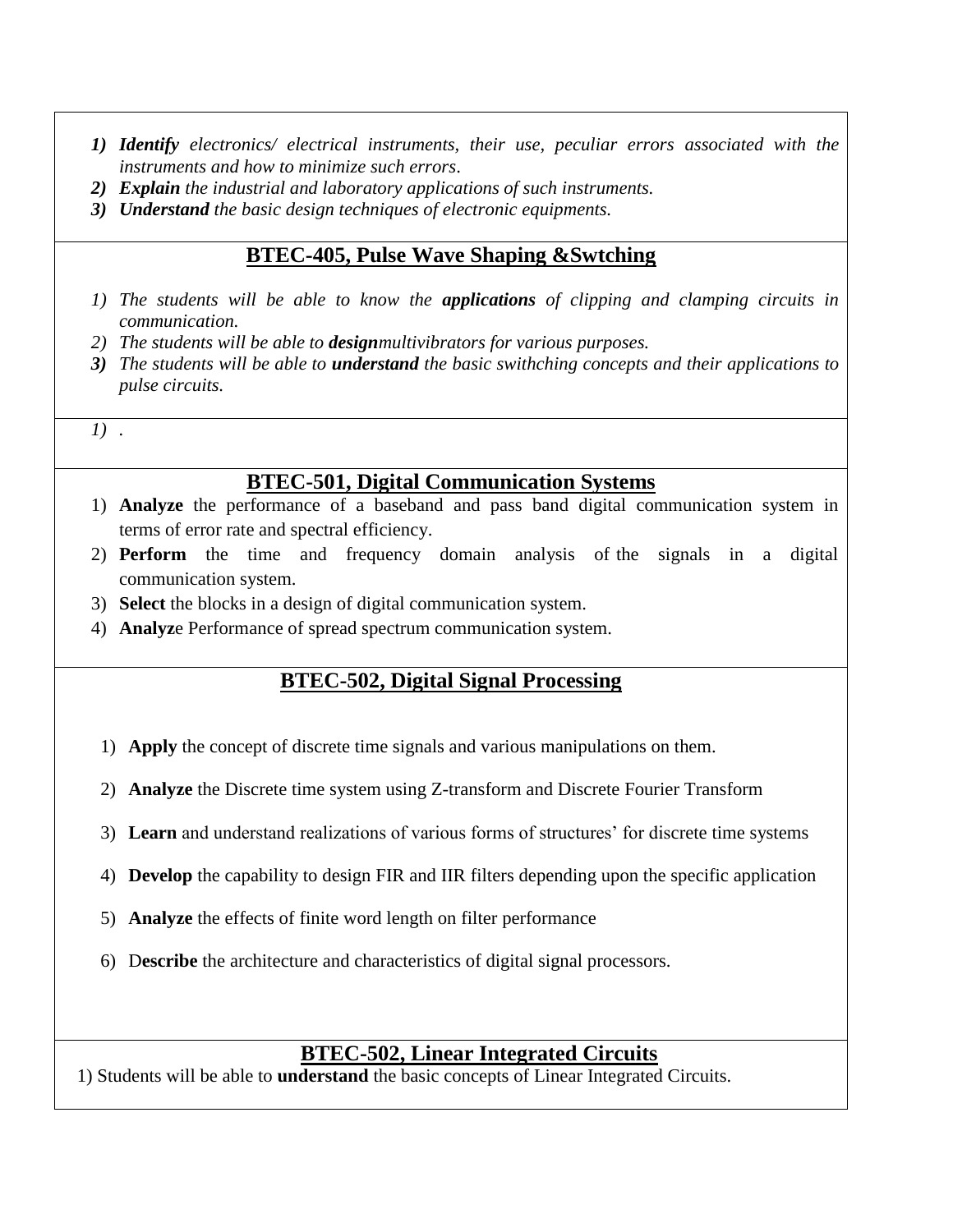- 2) Students will be able to **apply** the knowledge of operational amplifiers and design various op-amp circuits.
- 3) Students will be able to able to **complete** accurate and comprehensive analysis ofLinear Integrated Circuits.
- 4) Students will be able to **demonstrate** the working of various circuits using 741C and 555 ICs

## **BTEC-504, Microprocessor & Microcontrollers**

- *1) To understand the detailed architecture of 8085-microprocessor & 8051 microcontrollers.*
- *2) The students will be able to apply the knowledge of addressing modes and instruction sets for writing assembly language programmes for problem solving.*
- *3) The students will be able to compare microprocessors and microcontrollers.*
- *4) The students will be able to demonstrate the interfacing of various peripheral devices to microcontroller and design of interfacing systems.*

## **BTEC-601, Microwave & Radar Engineering**

- *1) The students will be able to know the basics of Microwave Range and its advantages and disadvantages.*
- *2) They will be able to understand the importance of various microwave components*
- 3) *They will be able to measure various microwave parameters to judge the performance of the Microwave systems.*

### **BTEC-602, VLSI Design**

- *1) To understand mathematical methods and circuit analysis models in analysis of CMOS digital electronics circuits, including logic components and their interconnect.*
- *2) To create models of moderately sized CMOS circuits that realizes specified digital functions.*
- **3)** *To apply CMOS technology-specific layout rules in the placement and routing of transistors and interconnect, and to verify the functionality, timing, power, and parasitic e*ff*ects.*

## **BTEC-603, WIRELESS COMMUNICATION SYSTEM**

### **COURSE OBJECTIVES**

.

- 1. This course is designed to provide students with an overview of Wireless communication Systems, one of the fastest growing fields in the Engineering world.
- 2. This course provides students understanding many practical and theoretical concepts that form the basis of wireless communication and knowledge of Elements of cellular system design and various Wireless Systems and standards.

### **COURSE OUTCOMES:**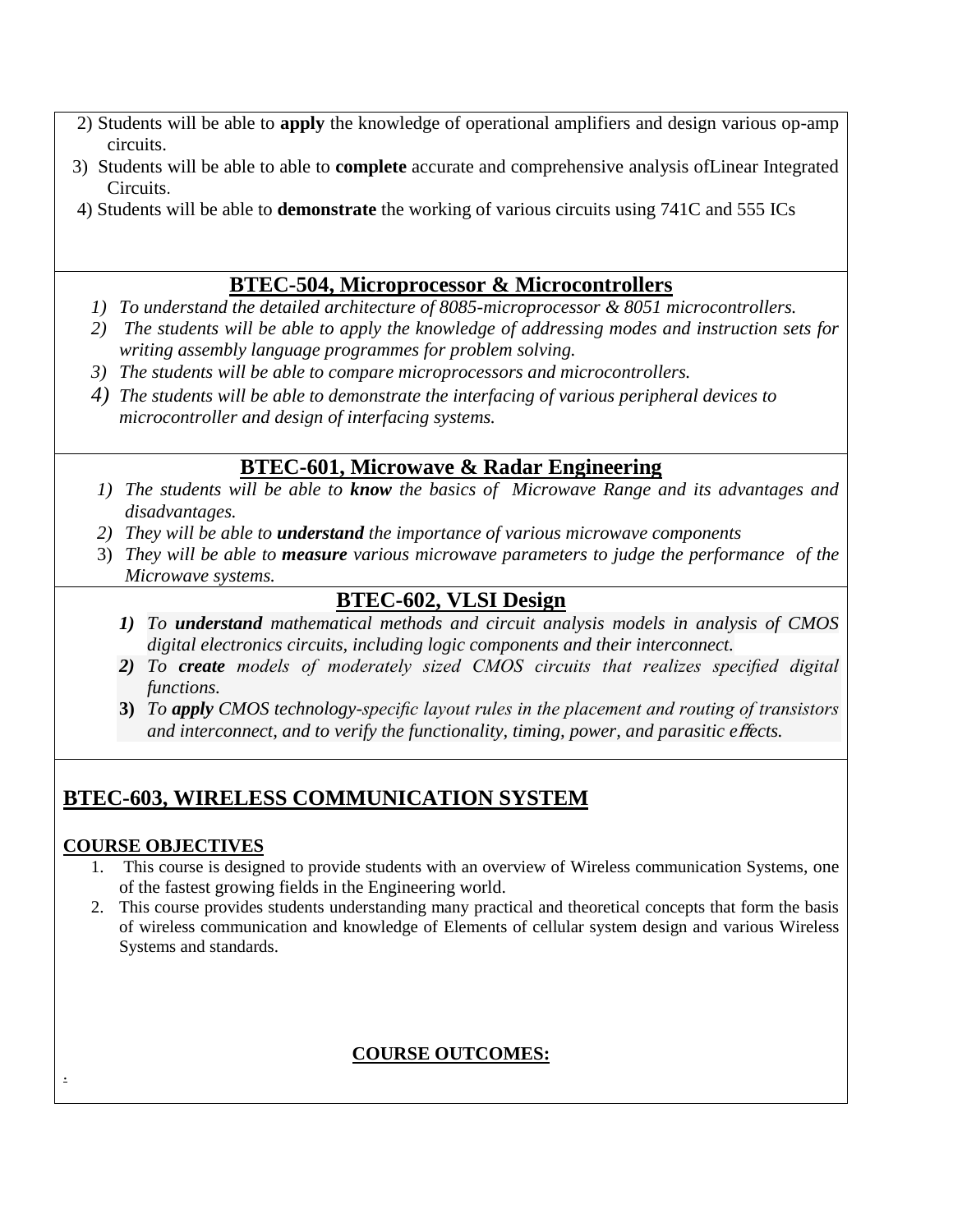- **CO1:** The students shall have the understanding of basics of Wireless communication.
- **CO2:** The students will be able to understand the cellular concept, Co-channel Interference and frequency Reuse concept
- **CO3:** Upon completion of the course, the students shall have the ability to understand the concept of fading and Diversity and design some model to reduce these effects.
- **CO4:** Upon completion of the course, the students shall have the ability to understand the concept of multiple access techniques and the cellular systems which are using these techniques.
- **CO5:**Students shall be able to understand various wireless systems and standards GSM,CDMA,UMTS,4G,LTE

### **BTCS-403, Computer Networks**

- *1) Students will be able to understand basic networking concepts.*
- *2) Students will be able to compare the data link protocols and networking layer protocols.*
- *3) Students are able to design new protocols for data link layer and routing algorithms.*

#### **BTEC-701 Embedded Systems**

- *1) Get insight of design metrics of Embedded systems to design real time applications to match recent trends in technology.*
- *2) Understand Real time systems concepts.*

.

*.*

*3) Apply interfacing of devices using LPC2148*

### **BTEC-702 Optical Communication Systems**

 1)The students will **learn** the need of optical communication system with basic knowledge to elements of optical fiber transmission link, fiber modes configurations and structures

 2)The student will understand the different kind of losses, signal distortion in optical wave guides and other signal degradation Factors

 3) The student will **become** skilled at the various optical source materials, LED & Laser structures,quantum efficiency of optical source as well as photo detector, fiber optical receivers such as PIN,APD diodes, noise performance in photo detector, receiver Operation and configuration

4)The student will **gain** knowledge of the fiber optical network components, variety of optical communication system & network aspects

## **BTEC-912 Speech & Image Processing**

*1) After studying this course, the students will be able to understand the basics of image and speech processing*